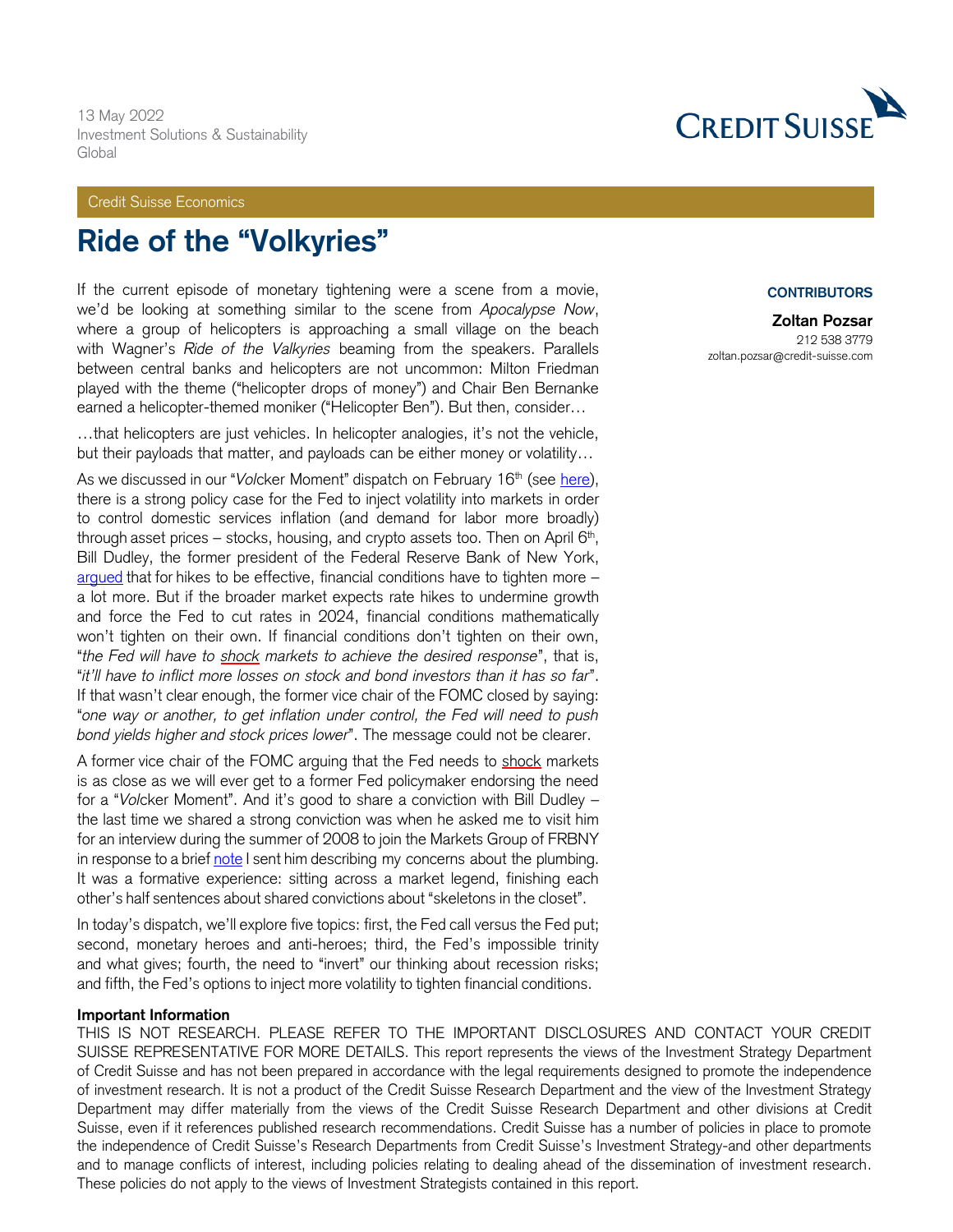Our aim today is to highlight the risk that we might be dealing with a Fed that won't be intimidated by curve inversions and asset price corrections, but will be emboldened by them to do more – a Fed that pushes against a curve inversion by hiking more than what's priced today to tighten financial conditions further, despite recession risks or perhaps even with a (covert) recession goal in mind in order to maintain price stability. To understand our thought process, and to understand the volatility you see on your screens – a volatility by design that is a desired outcome for the Fed – please consider the following observations.

First, as we argued [here,](https://plus2.credit-suisse.com/shorturlpdf.html?v=4YNY-SO8-V) the Fed is now in the business of writing a call option on risk assets – not just stocks, but housing and crypto as well. Whether we think of the FOMC's target level for the stock market and financial conditions as a call option or still as a put option just with a lower strike price is semantics. The big question of course is that if the Fed is indeed writing a call option, what is the level that it target s? Does the Fed want to see the S&P give up only a part of its post -Covid gains or all of them ? Or does the Fed want to wipe off some of the gains that accumulated before the pandemic? More on this later...

Second, if one of Jay Powell's professional heroes is the legendary Paul Volcker, it must be that one of his professional "anti -heroes" must be Ben Bernanke, at least in a cyclical sense. Allow me to explain: the "art " of Quantitative Easing (QE) was forged under Bernanke's stewardship, and the original aim of QE was to reflat e in order to avoid deflation: reflating house prices, reflating stocks, and reflating the price level were the goals. Asset price growth was a target and positive wealth effects were a target t oo to generate growth and jobs. Looking back, QE was essentially monetary policy for the asset rich, with trickle -down benefits for the less wealthy. We've had several rounds of QE, and during the most recent round, we combined QE with fiscal policy and the government implemented Friedman's notion of "helicopter drops of money". Asset price inflation on the back of traditional QE, and consumption growth on the back of fiscal QE (helicopter money), pushed the level of demand higher, and the pandemic and geopolitics have pushed the level of supply lower. Something changed. Inflation got high. Some inflation is coming from abroad, but some is coming from home (services). No one knows how to slow it down, but one thing is blatantly obvious: fiscal QE was too much and traditional QE is no longer appropriate. If the origin of QE is to lean against deflation by generating asset price inflation (positive wealth effects), leaning against inflation must involve generating asset price deflation (negative wealth effects) – the core of Bill Dudley's arguments. If the great Paul Volcker is the cyclical hero, the great Ben Bernanke must be the cyclical "anti-hero". Elon Musk's recent comments at the FT's Future of the Auto summit sum up the situation well: when asked if his planned takeover of Twitter will end up hurting sales at Tesla, Musk said "*right now, demand is exceeding production to a ridiculous degree*". The message is quite clear: **QE** overstayed its welcome; we need a round of negative wealth effects; we need "shock therapy"; we need a "*Vol*cker Moment".

Third, a note on the Fed's mandates. Since we first wrote about the need for a "*Vol*cker Moment" one thing became quite clear from the Fed's communications: the Fed has a singular mission, which is slaving inflation. Central banking with a multitude of mandates is a bit like the life of a working parent: it is impossible to deliver 110% at work, 110% at home playing with Barbies or doing dishes, and 110% at the tennis court as well (if you are lucky to find the time to play). It's an impossible trinity, but we are trying to do our best. The same for the Fed: price stability, full employment, and financial stability are not possible to achieve all at the same time. Something has to give. The Fed appears to have chosen

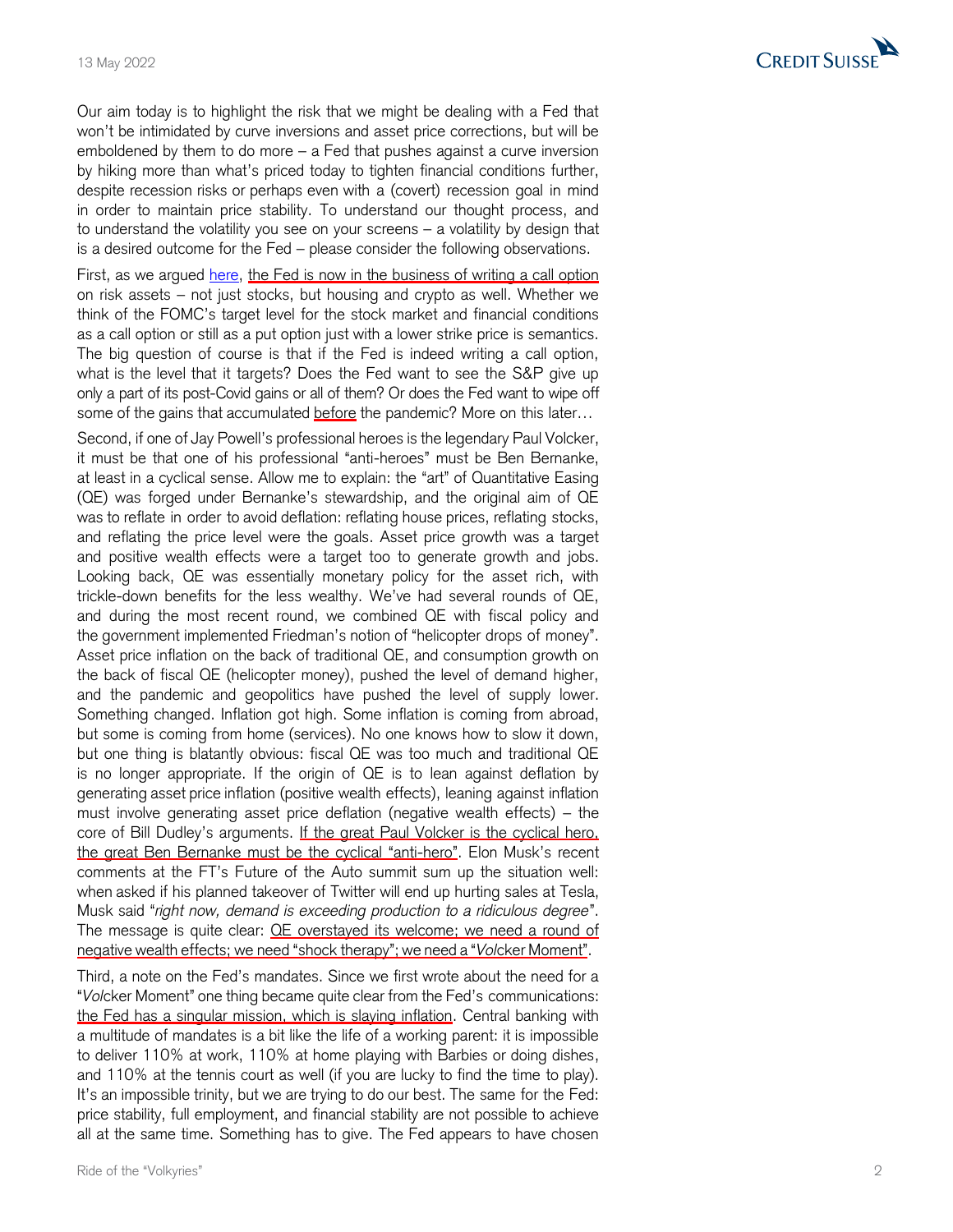

price stability as the priority: it want s slower growth and higher unemployment; further, tighter financial conditions mean some financial instability by definition – nothing systemic, but turmoil still (see tech stocks and the crypto sell-off).

Fourth, the market is ripe with narratives about whether rate hikes and commodity price spikes will tip the U.S. into recession. I find it puzzling that some argue that the reason why there won't be a recession is because household and business balance sheets (and in the case of businesses, profits) are so strong. I think the opposite. There can be a recession precisely because balance sheets are so strong, and if we follow the line of argument above, strong balance sheets mean the Fed needs to lean against the wind harder to shock demand lower. If low rates, QE, and low volatility healed balance sheets, the opposite will hurt balance sheets – by design. The negative wealth effect means pain for balance sheets. As Charlie Munger said: "*Invert. Always invert* ". Strong balance sheets are a "cyclical bad", not a "cyclical good". It means more discipline from the Fed. More hikes and more volatility injected by the Fed – by design – until financial conditions tighten more and demand slows enough.

Fifth, how is the Fed going to inject volatility? Back to the helicopter analogy, Wagner's Ride of the Valkyries full blast, the Fed has two types of buttons to push to release its payloads of volatility: talking tough (a string of rate hikes, a string of 50 bps hikes, and maybe even 75 bps if things don't cool down), and shifting from passive QT to active QT, where the Fed controls the amount of duration each dollar of balance sheet shrinkage delivers into the market, as opposed to the refunding decisions of the Treasury. In our "*Vol*cker Moment" [piece,](https://plus2.credit-suisse.com/shorturlpdf.html?v=4YCY-Vvd1-V) we argued for the Fed to do the latter, but the former (verbal) strategy is working wonderfully for the moment. Yields and mortgage rates are higher, stocks are lower, but a comment from President Daly just crossed my screen:

\*DALY: WANT TO SEE MORE TIGHTENING OF FINANCIAL CONDITIONS

So we are not quite there yet. As one astute market participant once told me: "*volatility is the best policeman of risk assets*". And volatility and illiquidity is everywhere: liquidity in Eurodollar futures is shockingly poor – "*non -existent* ", as one market participant put it. Non -existent liquidity in Eurodollar futures is exacerbating moves in rates markets. The market does not know what to price – have we priced in the peak for fed funds yet, or is the peak at 4% or 5%? This uncertainty is feeding volatility and a sell -off in equities and crypto assets.

And that is a good thing...

...from the perspective of a Fed that wants to see financial conditions tighten. The Fed is keeping the market on the edge. As we argued back in February (see <u>[here](https://plus2.credit-suisse.com/shorturlpdf.html?v=4YCY-Vvd1-V)</u>), the best thing the Fed could do to achieve its goals is to "stop talking": hike 50 bps and sell \$50 billion of 10 -year notes the day after, and put an end to press conferences – to keep the market on its toes and keep 'em guessing.

## Our message today is this:

Consider the possibility that the Fed, on a singular mission to slay inflation, won't rest in its pursuit of tighter financial conditions until yields shift higher, stocks fall more, and housing turns as well. The crypto sell-off is just an unexpected bonus, albeit one to watch for spillovers into STIR markets through the "par problems" of some stablecoins. Furthermore, consider the idea that the Fed is pursuing demand destruction through negative wealth effects: if low rates, forward guidance, QE, and low volatility nurtured risk assets and demand by design, then hikes, constructive ambiguity, QT, and higher volatility will hurt risk assets and demand by design too. Finally, consider the idea that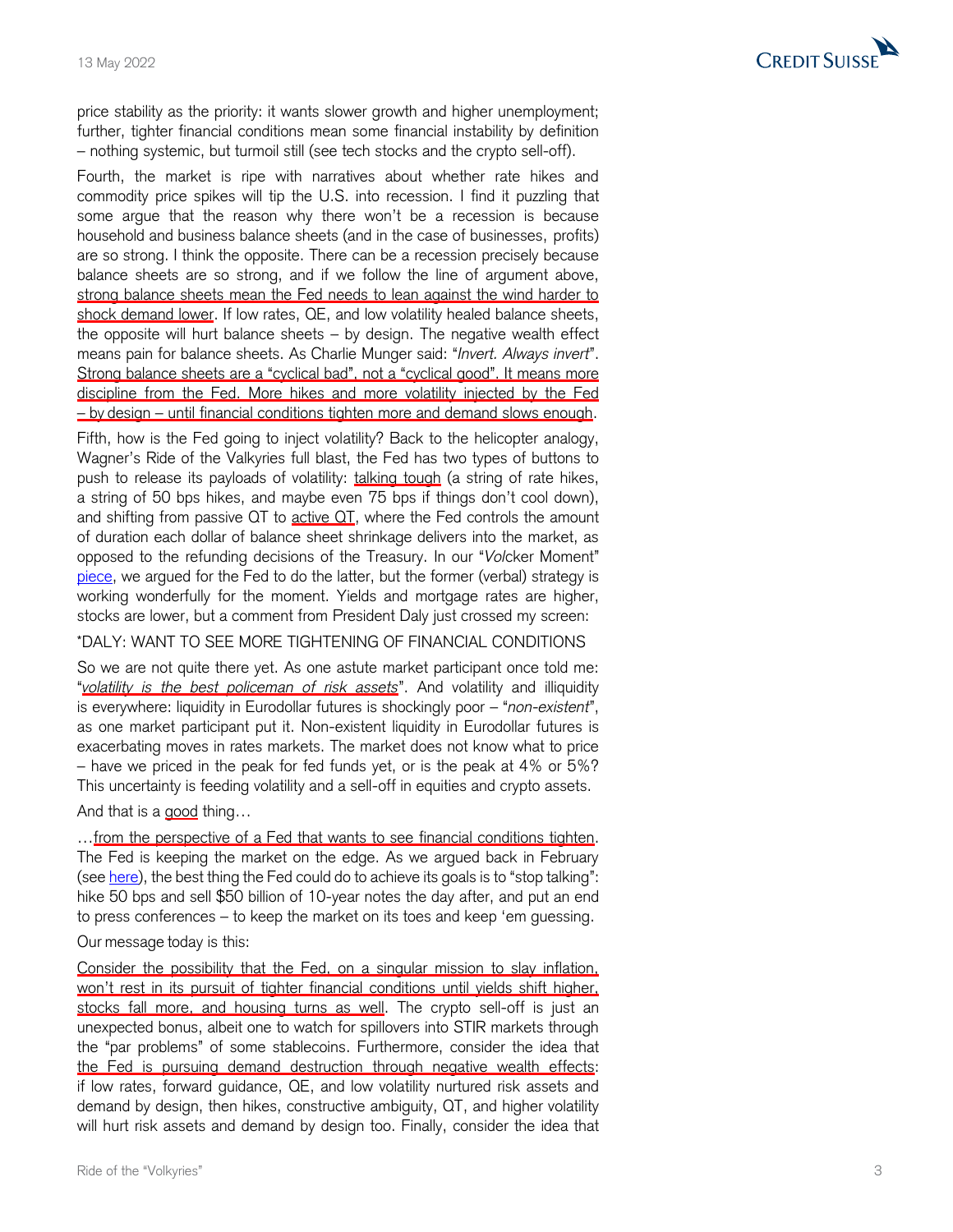

strong private balance sheets raise the risk of a recession, for they may force the Fed's hand to shock risk assets more to make sure we get a recession, or at least a very hard landing, so that the Fed can slow down inflation enough.

In this dance, the Fed leads the market, it does not follow it. It cannot by definition. That is a "*Vol*cker Moment" in and of itself. A Fed that is writing a call option of the stock market needs to see a deeper correction, a correction big enough to slow demand and push unemployment higher. We have never achieved a soft landing, so let's not pretend that the fastest pace of hikes in a generation and an unprecedented shrinkage of the balance sheet will yield one.

As I see it, the risk of recession, whether it is real or merely implied by an inversion of the yield curve, won't deter the Fed from hiking rates higher faster or from injecting more volatility to build up negative wealth effects, and signs of a recession might not mean immediate rate cuts to ramp demand back up …

…cuts may have to wait until the Fed is certain that inflation is surely dead.

Back to the level of the stock market under the Fed call.

According to President Daly's comments, the recent stock market correction and the rise in mortgage rates is "great", but not enough ("want to see more"). Chair Powell also noted in his press conference that he wants to see further tightening in financial conditions still. At face value, that implies that the Fed won't stop shaping expectations until we see more damage to stocks and bonds.

Rallies could beget more forceful pushback from the Fed – the new game...

We won't provide a target for stocks. Our dispatches are about providing a framework for an investor to think about all the noise and volatility that they see on their screens at the moment. Our message is that all the noise and volatility is by design and is probably welcomed by the Fed and that the Fed will boldly fan more of it. What's the Fed's target for the S&P in light of all of the above?

At 4,000, the Fed does not seem content, and in the grand scheme of things, this is where the Fed would change its tune if it would still be writing a put. At 3,500, we would have lost all of the post -pandemic gain s in market wealth, but that level for stocks still feels like a put option, just with a lower strike price. At 2,500, we would lose not only all of the post -pandemic gain s, but would eat into some of the pre -pandemic gains too. And if something indeed happened to the supply of labor post -pandemic (and some of that is wealth related), then to cool price pressures, maybe a pre -pandemic wealth level is appropriate indeed.

Stocks of course are not the only egg in the proverbial wealth basket. Housing and crypto assets are in the basket too, and wealth declines there should determine how much damage will need to be done to stocks, that is, how much more financial conditions will have to tighten. It's blatantly clear that this is not an average business cycle. This is not an average inflation backdrop. And this is not an average hiking cycle. And this is not about whether balance sheet health and low debt service costs serve as hedge s against a recession, but whether balance sheet health and low debt service burdens mean much more pain for stock and bonds – by design – as the Fed tries to slay demand materially.

Lastly, another image and a quote from *Apocalypse Now*. The below scene follows immediately after the helicopters released their payload on the village. Lieutenant Colonel Bill Kilgore surveys the village and says to a fellow soldier…

Kilgore: *Smell that? You smell that?*

Lance: *What?*

Kilgore: *Napalm son. I love the smell of napalm in the morning …*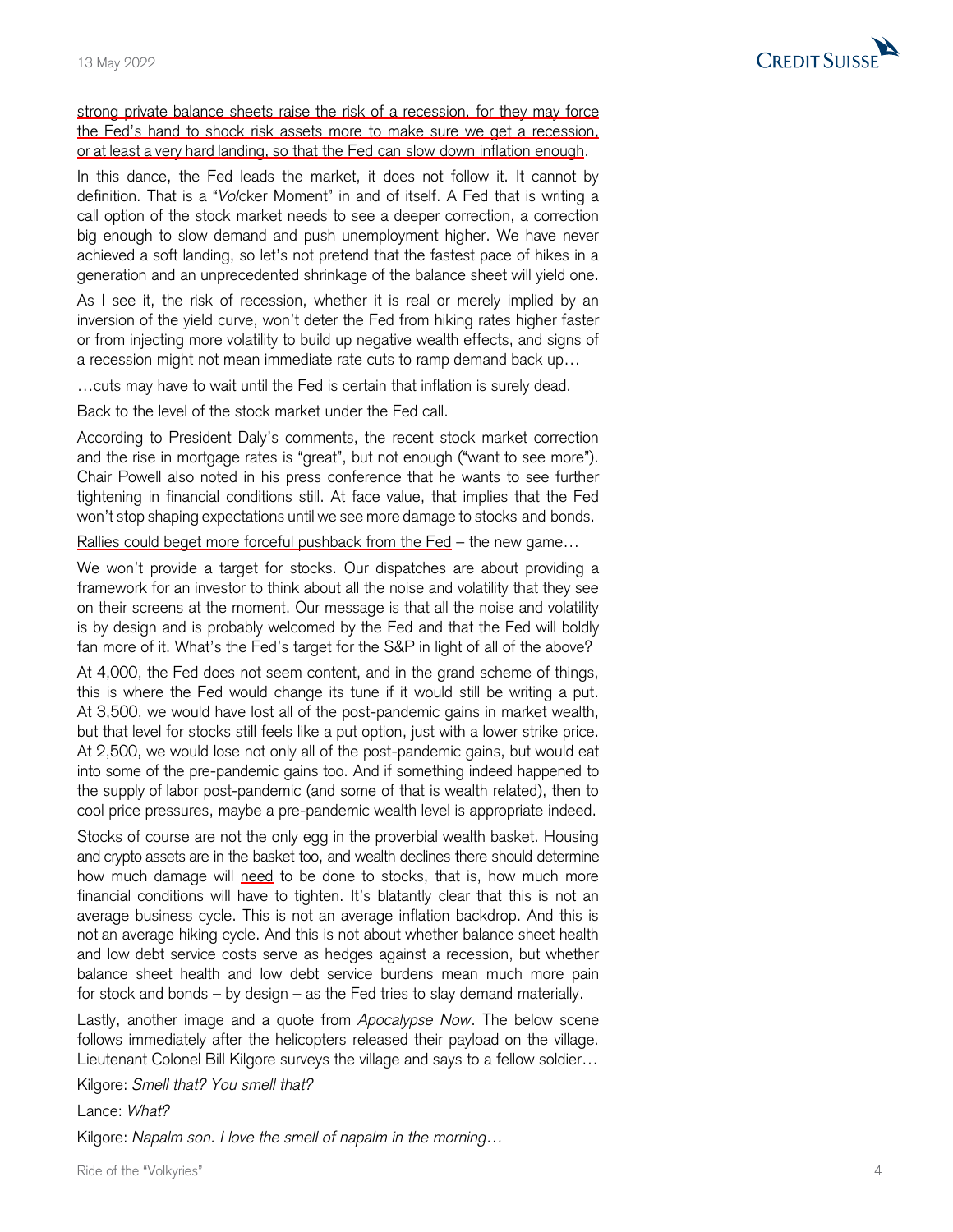

Volatility is like napalm for risk assets. Consider at least the possibility that the extreme volatility and lack of liquidity you see in markets is by design, and the Fed will not be deterred by it, but rather that it will be emboldened by it in its singular pursuit of price stability. If an asset price correction is a desired outcome of hikes, and a big slowdown in growth is necessary to slay inflation, the more the curve inverts on the Fed, the harder it will push back against it.

Again, if this was a "monetary motion picture"…

…Bill Kilgore's character played by Robert Duvall would be my perfect image of a monetary hero – in the cyclical sense. We need to at least start thinking about learning to think that the "*Fed loves the smell of volatility in the morning*".

Talk of 75 bps is like Wagner's Ride of the *"Vol*kyries" playing full blast…

Chair Powell remarking at the latest [press conference](https://www.federalreserve.gov/mediacenter/files/FOMCpresconf20220504.pdf) that "*we need to look around and keep going if we don't see that financial conditions have tightened adequately, or that the economy is behaving in ways that says […] that we're not where we need to be*" is like the Ride of the *"Vol*kyries" on full blast too…

Ah, that will never happen because it sounds like a wealth grab you say…

De-basing comes in many shapes and forms. President Roosevelt did it with gold – he made everyone sell gold to the Fed at \$20.67 per ounce in 1933, and then in 1934 the government's price of gold was increased to \$35 per ounce, i.e., the dollar was devalued. President Nixon closed the gold window for good. Chair Bernanke reflated stock prices. We see Chair Powell as trying to deflate them, and that he will keep pushing against rallies and curve inversions until he succeeds.

Finally, consider the fact that the White House is backing the inflation fight…

As President Biden [remarked](https://www.whitehouse.gov/briefing-room/statements-releases/2022/05/11/statement-by-president-biden-on-consumer-price-index-in-april/) earlier this week, "*inflation is a challenge for* families across the country and bringing it down is my top economic priority; *[…] this starts with the Federal Reserve; […] I will never interfere with the Fed's independence […] and I agree with what Chairman Powell said last week that the number one threat to [the economy] – is inflation*". To me, that sounds as if President Biden closed the "wealth window", much like President Nixon closed the gold window. President Biden's comments this week mean that he announced the end of the Fed put, and endorsed the Fed call to slay inflation…